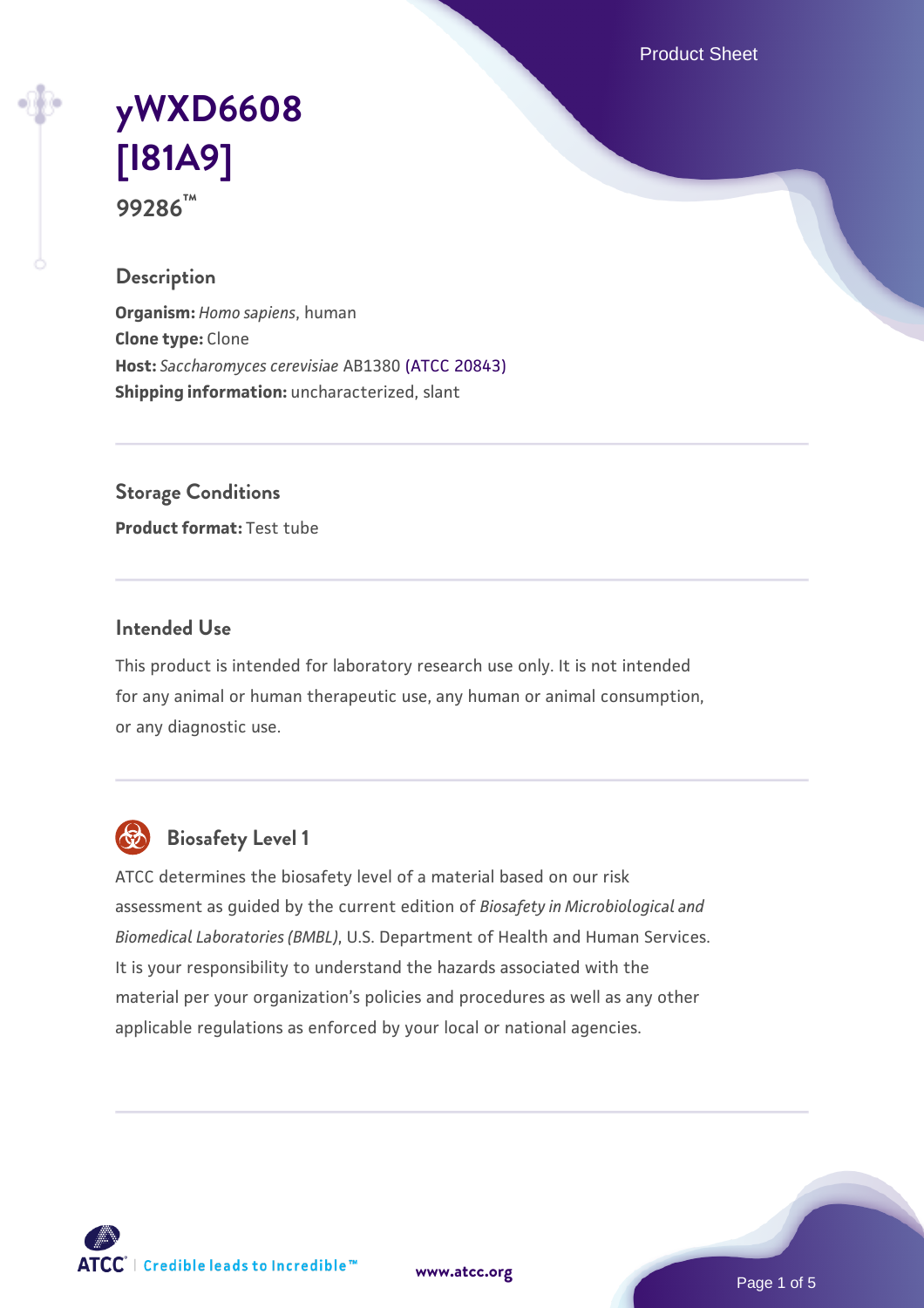# **Certificate of Analysis**

For batch-specific test results, refer to the applicable certificate of analysis that can be found at www.atcc.org.

#### **Insert Information**

**Type of DNA:** genomic **Genome:** Homo sapiens **Chromosome:** X **Gene name:** DNA Segment **Gene product:** DNA Segment **Contains complete coding sequence:** Unknown

#### **Vector Information**

**Type of vector:** YAC **Markers:** SUP4; URA3; TRP1

### **Growth Conditions**

**Medium:**  [ATCC Medium 1245: YEPD](https://www.atcc.org/-/media/product-assets/documents/microbial-media-formulations/1/2/4/5/atcc-medium-1245.pdf?rev=705ca55d1b6f490a808a965d5c072196) **Temperature:** 30°C

# **Notes**

More information may be available from ATCC (http://www.atcc.org or 703- 365-2620).

# **Material Citation**

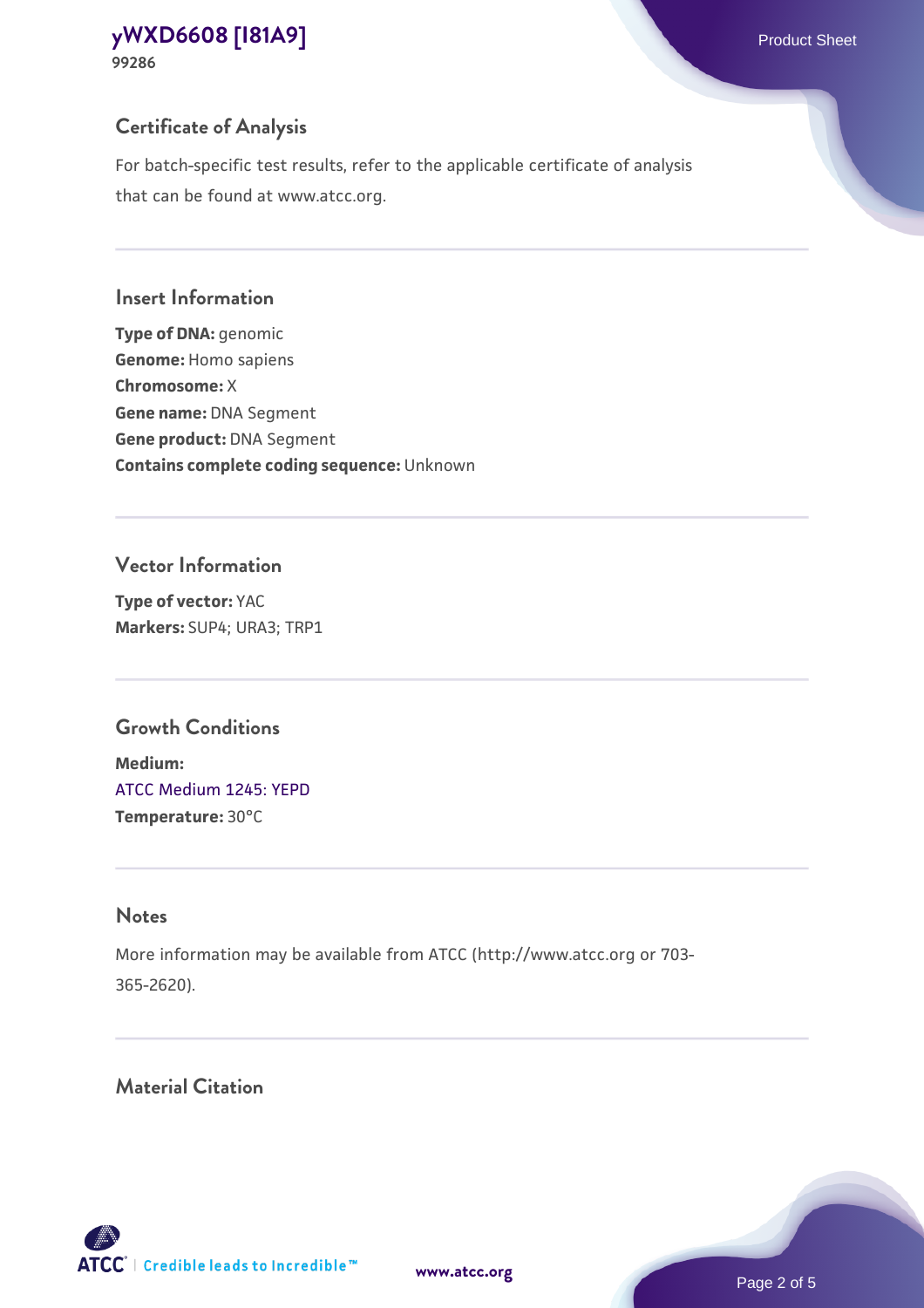If use of this material results in a scientific publication, please cite the material in the following manner: yWXD6608 [I81A9] (ATCC 99286)

#### **References**

References and other information relating to this material are available at www.atcc.org.

#### **Warranty**

The product is provided 'AS IS' and the viability of  $ATCC<sup>®</sup>$  products is warranted for 30 days from the date of shipment, provided that the customer has stored and handled the product according to the information included on the product information sheet, website, and Certificate of Analysis. For living cultures, ATCC lists the media formulation and reagents that have been found to be effective for the product. While other unspecified media and reagents may also produce satisfactory results, a change in the ATCC and/or depositor-recommended protocols may affect the recovery, growth, and/or function of the product. If an alternative medium formulation or reagent is used, the ATCC warranty for viability is no longer valid. Except as expressly set forth herein, no other warranties of any kind are provided, express or implied, including, but not limited to, any implied warranties of merchantability, fitness for a particular purpose, manufacture according to cGMP standards, typicality, safety, accuracy, and/or noninfringement.

#### **Disclaimers**

This product is intended for laboratory research use only. It is not intended for any animal or human therapeutic use, any human or animal consumption,

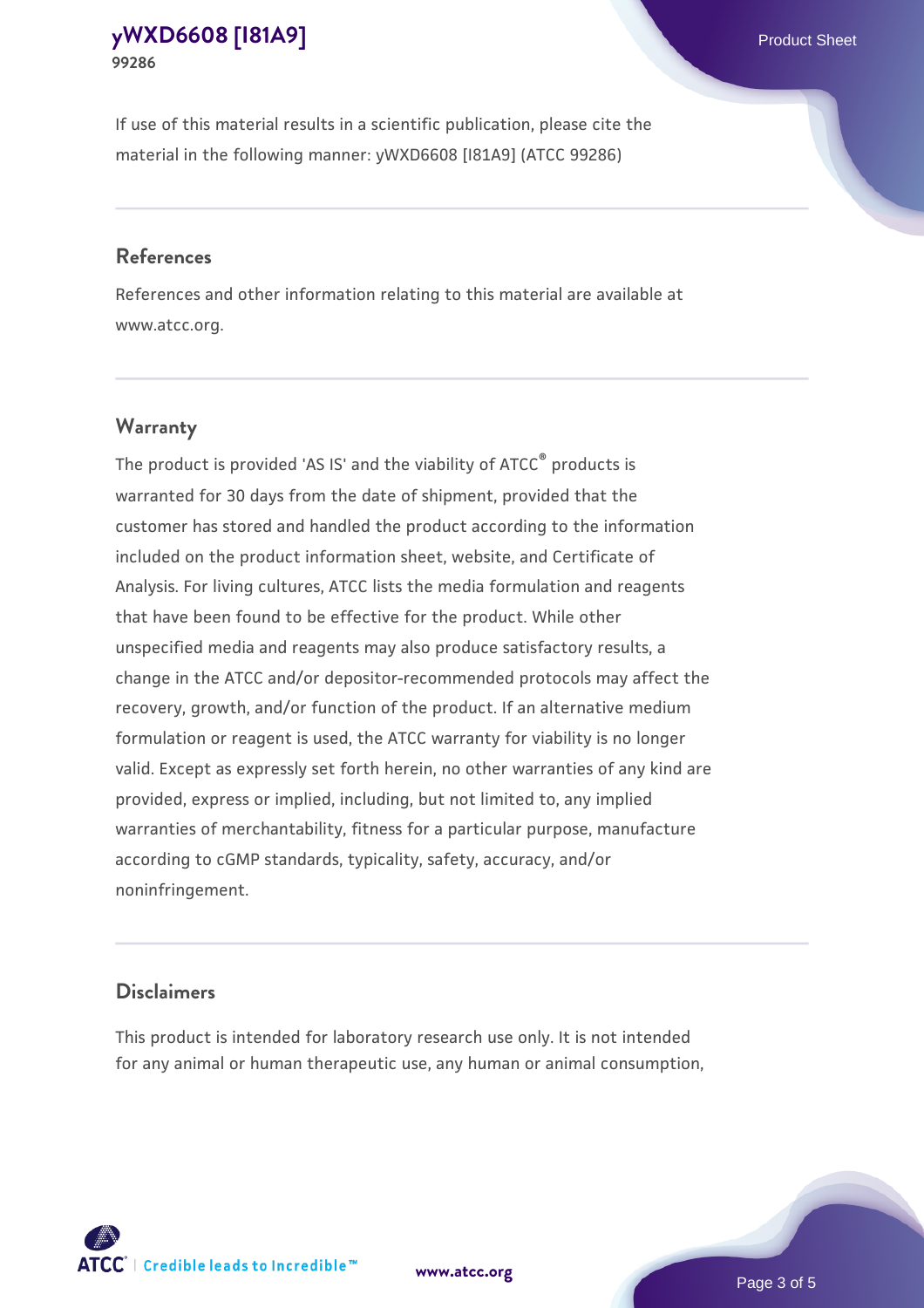or any diagnostic use. Any proposed commercial use is prohibited without a license from ATCC.

While ATCC uses reasonable efforts to include accurate and up-to-date information on this product sheet, ATCC makes no warranties or representations as to its accuracy. Citations from scientific literature and patents are provided for informational purposes only. ATCC does not warrant that such information has been confirmed to be accurate or complete and the customer bears the sole responsibility of confirming the accuracy and completeness of any such information.

This product is sent on the condition that the customer is responsible for and assumes all risk and responsibility in connection with the receipt, handling, storage, disposal, and use of the ATCC product including without limitation taking all appropriate safety and handling precautions to minimize health or environmental risk. As a condition of receiving the material, the customer agrees that any activity undertaken with the ATCC product and any progeny or modifications will be conducted in compliance with all applicable laws, regulations, and guidelines. This product is provided 'AS IS' with no representations or warranties whatsoever except as expressly set forth herein and in no event shall ATCC, its parents, subsidiaries, directors, officers, agents, employees, assigns, successors, and affiliates be liable for indirect, special, incidental, or consequential damages of any kind in connection with or arising out of the customer's use of the product. While reasonable effort is made to ensure authenticity and reliability of materials on deposit, ATCC is not liable for damages arising from the misidentification or misrepresentation of such materials.

Please see the material transfer agreement (MTA) for further details regarding the use of this product. The MTA is available at www.atcc.org.

### **Copyright and Trademark Information**

© ATCC 2021. All rights reserved.

ATCC is a registered trademark of the American Type Culture Collection.



**[www.atcc.org](http://www.atcc.org)**

Page 4 of 5